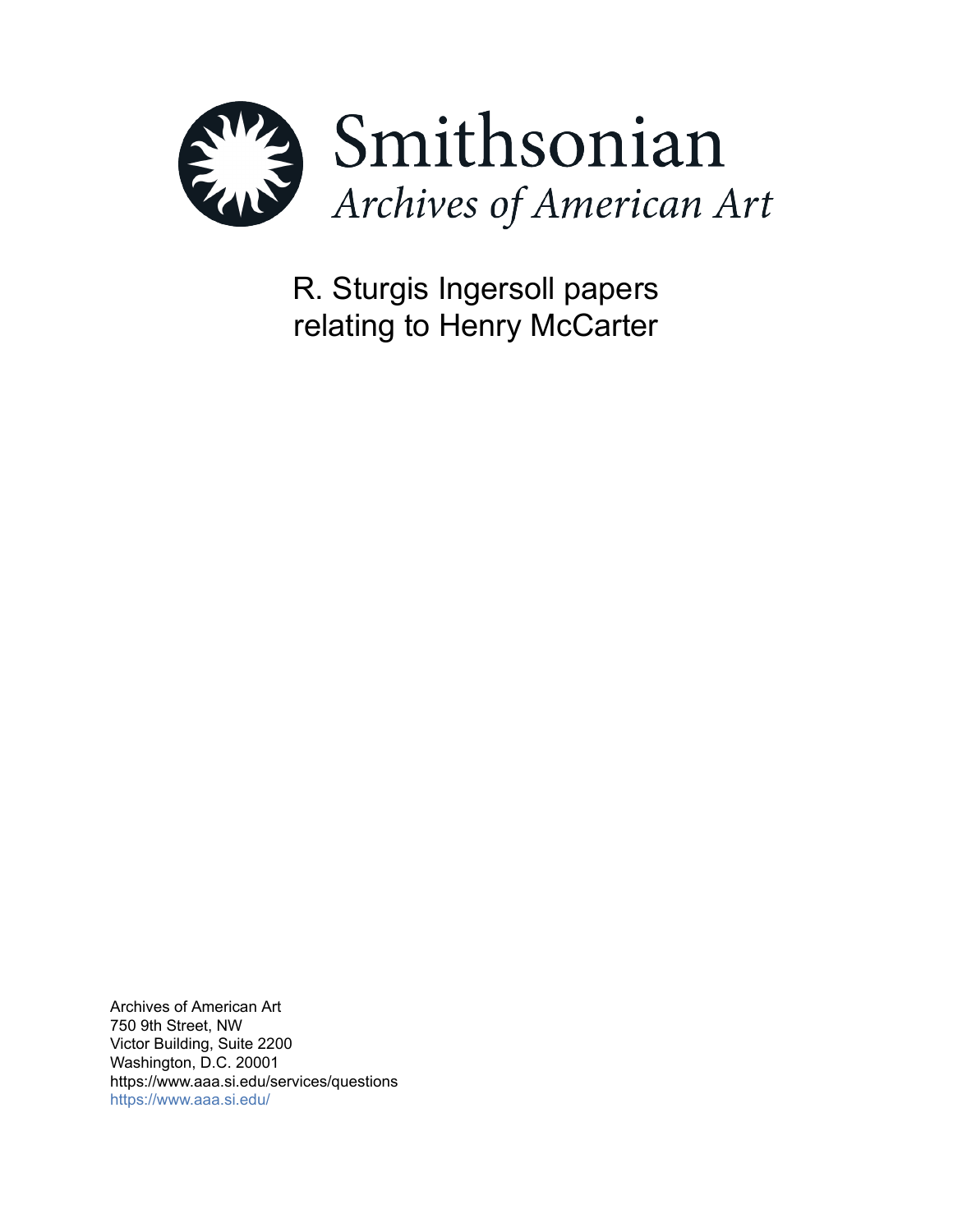# **Table of Contents**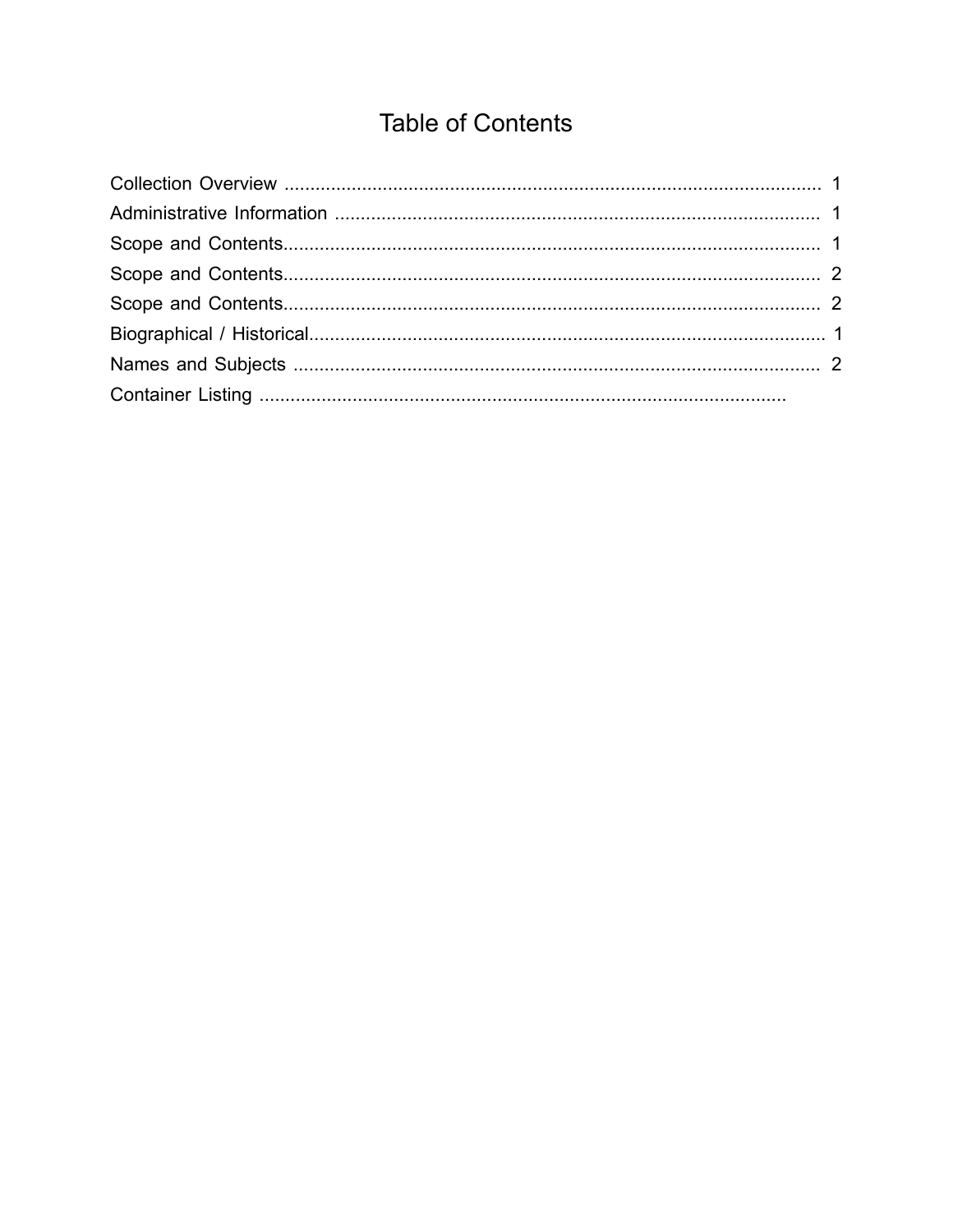| <b>Repository:</b> | Archives of American Art                               |
|--------------------|--------------------------------------------------------|
| Title:             | R. Sturgis Ingersoll papers relating to Henry McCarter |
| Date:              | 1896-1944<br>(bulk 1930-1943)                          |
| Identifier:        | AAA.ingershm                                           |
| Creator:           | Ingersoll, R. Sturgis (Robert Sturgis), b. 1891        |
| Extent:            | 0.6 Linear feet ((on 1 microfilm reel))                |
| Language:          | Undetermined.                                          |

## <span id="page-2-0"></span>**Collection Overview**

## <span id="page-2-1"></span>**Administrative Information**

### Acquisition Information

Lent for microfilming 1994 by Mr. Perry Benson, Ingersoll's grandson.

### Location of Originals

Originals returned to the lender after microfilming.

### Available Formats

35mm microfilm reel 4949 available at Archives of American Art offices and through interlibrary loan.

### **Restrictions**

The Archives of American art does not own the original papers. Use is limited to the microfilm copy.

## <span id="page-2-3"></span>**Biographical / Historical**

Ingersoll was a lawyer, art collector, and President of the Philadelphia Museum of Art; McCarter a Philadelphia painter.

## <span id="page-2-2"></span>**Scope and Contents**

Material compiled by R. Sturgis Ingersoll preparatory to his biography of Henry McCarter (never completed), primarily Ingersoll's correspondence with McCarter's friends and associates, and McCarter's correspondence collected by Ingersoll.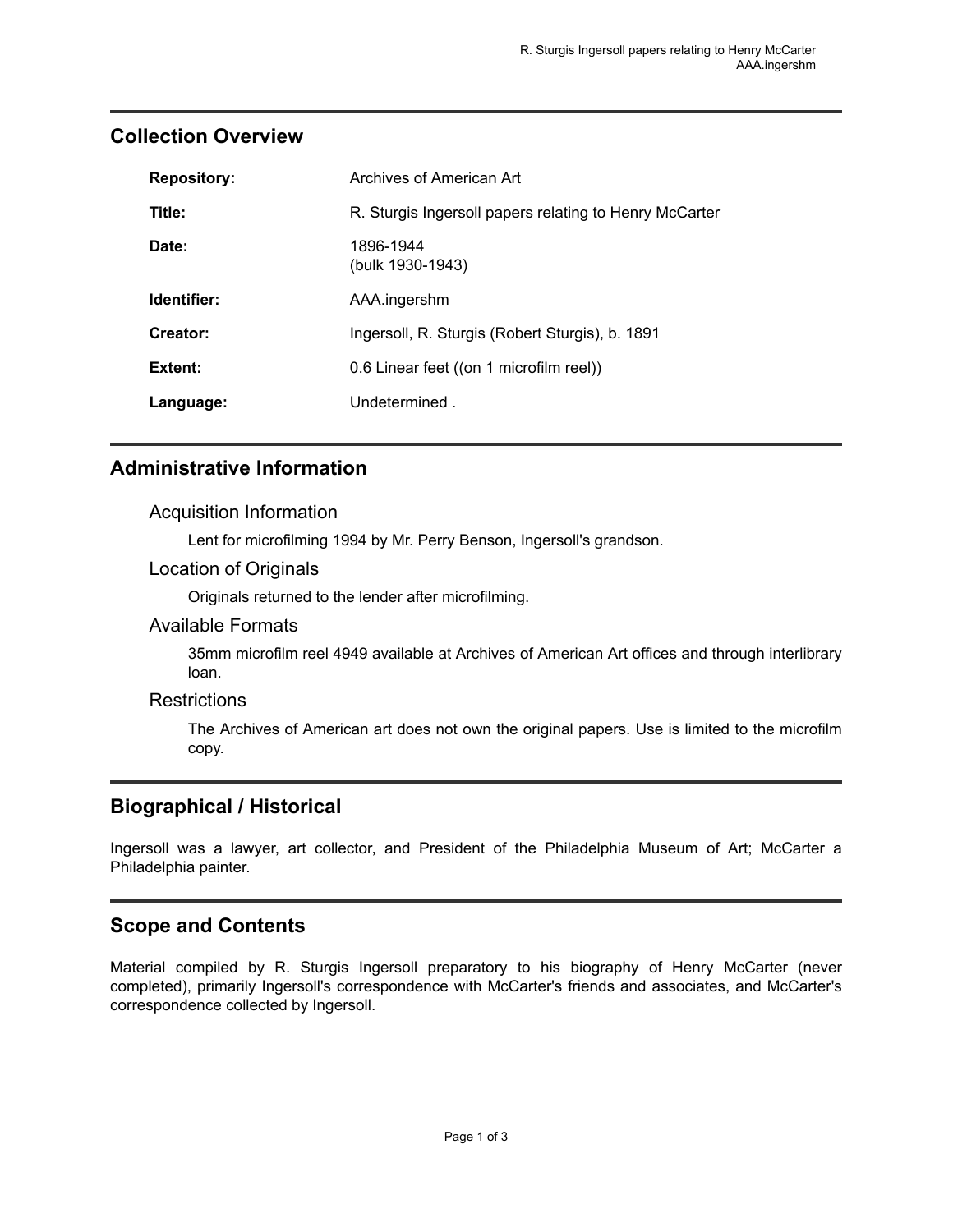# <span id="page-3-0"></span>**Scope and Contents**

Included are Ingersoll's correspondence requesting information and documents relating to McCarter; correspondence and clippings regarding the Henry McCarter Memorial Exhibition held at the J.B. Neumann Gallery, New York, N.Y. and at the Pennsylvania Academy of the Fine Arts, 1943; and documents regarding McCarter's estate, 1943, 1944. Among the correspondents are Francis and Katherine Biddle, Mrs. Adolphe Borie (Edith), Alexander Crane, Royal Cortissoz, Charles Cullen, Bernard Davis, Daniel Garber, William Weeks Hall, Mrs. William Sergeant Kendall (Christine Herter), Joanna McCarter (McCarter's neice), Abraham Rattner, Lorna Gill Walsh, Franklin C. Watkins, and others.

# <span id="page-3-1"></span>**Scope and Contents**

McCarter's correspondence is with Albert C. Barnes, Cecilia Beaux, Francis and Katherine Biddle, Adolphe and Edith Borie, Bernard Davis, Lenora Owsley Herman, Anna Warren Ingersoll, R. Sturgis Ingersoll, William Sergeant Kendall, Nicholas Roosevelt, and others. Also included are a manuscript fragment by McCarter about individual expression and the "stifling' traditions of academic training, undated; Hannah Rile Weiman's handwritten notes of a lecture by McCarter at the Pennsylvania Academy of the Fine Arts, 1920 or 28; sketches by McCarter; 12 photographs of McCarter and others, ca. 1930; and clippings.

# <span id="page-3-2"></span>Names and Subject Terms

This collection is indexed in the online catalog of the Smithsonian Institution under the following terms:

Subjects:

Art -- Collectors and collecting Art, American -- Pennsylvania -- Philadelphia

#### Names:

Barnes, Albert C. (Albert Coombs), 1872-1951 Beaux, Cecilia, 1855-1942 Biddle, Francis, 1886-1968 Borie, Adolphe, 1877-1934 Cortissoz, Royal, 1869-1948 Crane, Alexander Cullen, Charles Davis, Bernard Garber, Daniel, 1880- Hall, William Weeks, 1894-1958 Herman, Leorna Owsky Ingersoll, Anna Warren, 1887-1980 Kendall, William Sergeant, 1869-1938 McCarter, Henry, 1866-1942 Neumann, J. B. (Jsrael Ber) Pennsylvania Academy of the Fine Arts Rattner, Abraham Roosevelt, Nicholas Guy, 1883?-1965 Walsh, Lorna Gill Watkins, Franklin Chenault, 1894-1972